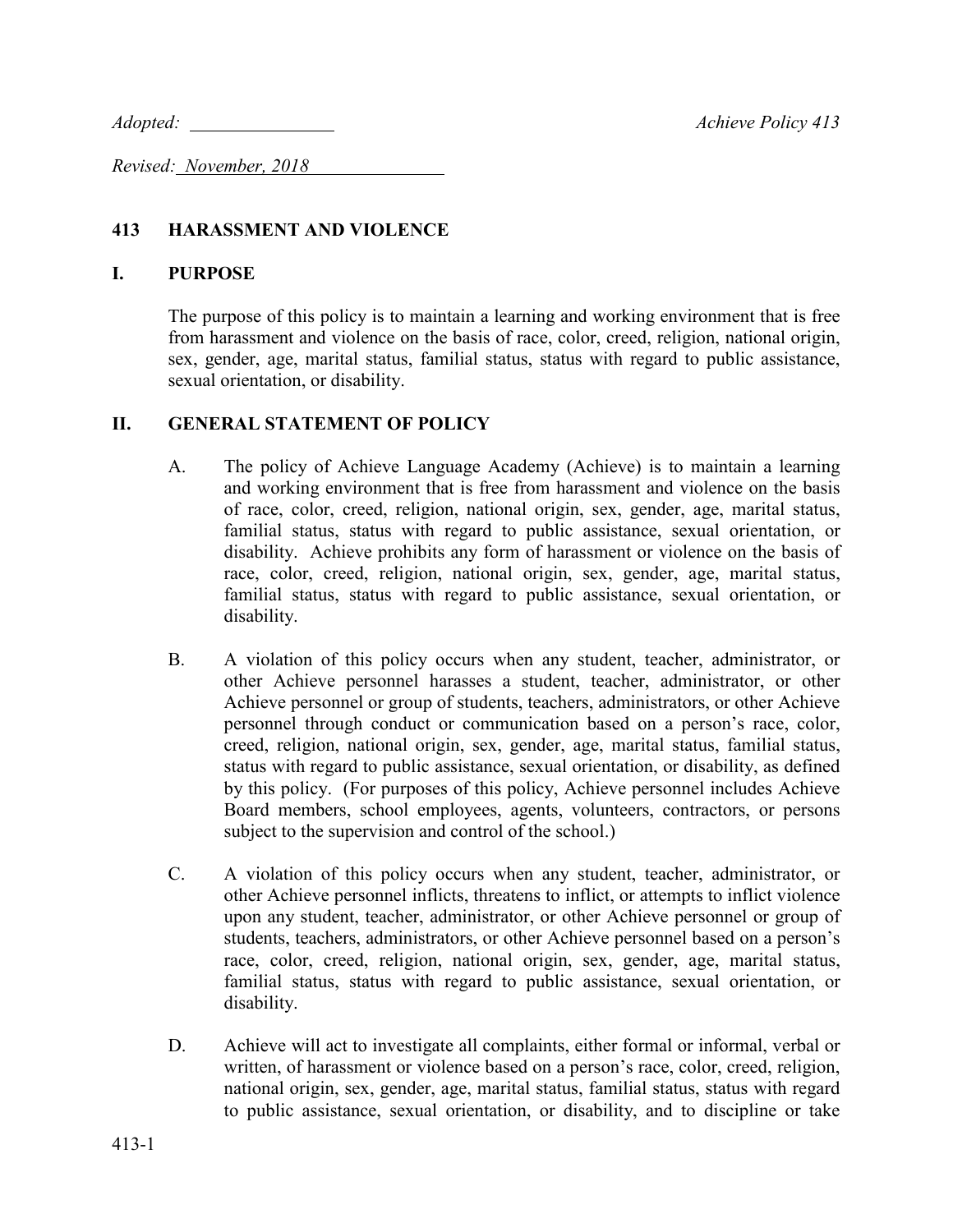appropriate action against any student, teacher, administrator, or other Achieve personnel who is found to have violated this policy.

## **III. DEFINITIONS**

- A. "Assault" is:
	- 1. an act done with intent to cause fear in another of immediate bodily harm or death;
	- 2. the intentional infliction of or attempt to inflict bodily harm upon another; or
	- 3. the threat to do bodily harm to another with present ability to carry out the threat.
- B. "Harassment" prohibited by this policy consists of physical or verbal conduct, including, but not limited to, electronic communications, relating to an individual's or group of individuals' race, color, creed, religion, national origin, sex, gender, age, marital status, familial status, status with regard to public assistance, sexual orientation, or disability when the conduct:
	- 1. has the purpose or effect of creating an intimidating, hostile, or offensive working or academic environment;
	- 2. has the purpose or effect of substantially or unreasonably interfering with an individual's work or academic performance; or
	- 3. otherwise adversely affects an individual's employment or academic opportunities.
- C. "Immediately" means as soon as possible but in no event longer than 24 hours.
- D. Protected Classifications; Definitions
	- 1. "Disability" means any condition or characteristic that renders a person a disabled person. A disabled person is any person who:
		- a. has a physical or mental impairment which substantially limits one or more major life activities;
		- b. has a record of such an impairment; or
		- c. is regarded as having such an impairment.
	- 2. "Familial status" means the condition of one or more minors being domiciled with: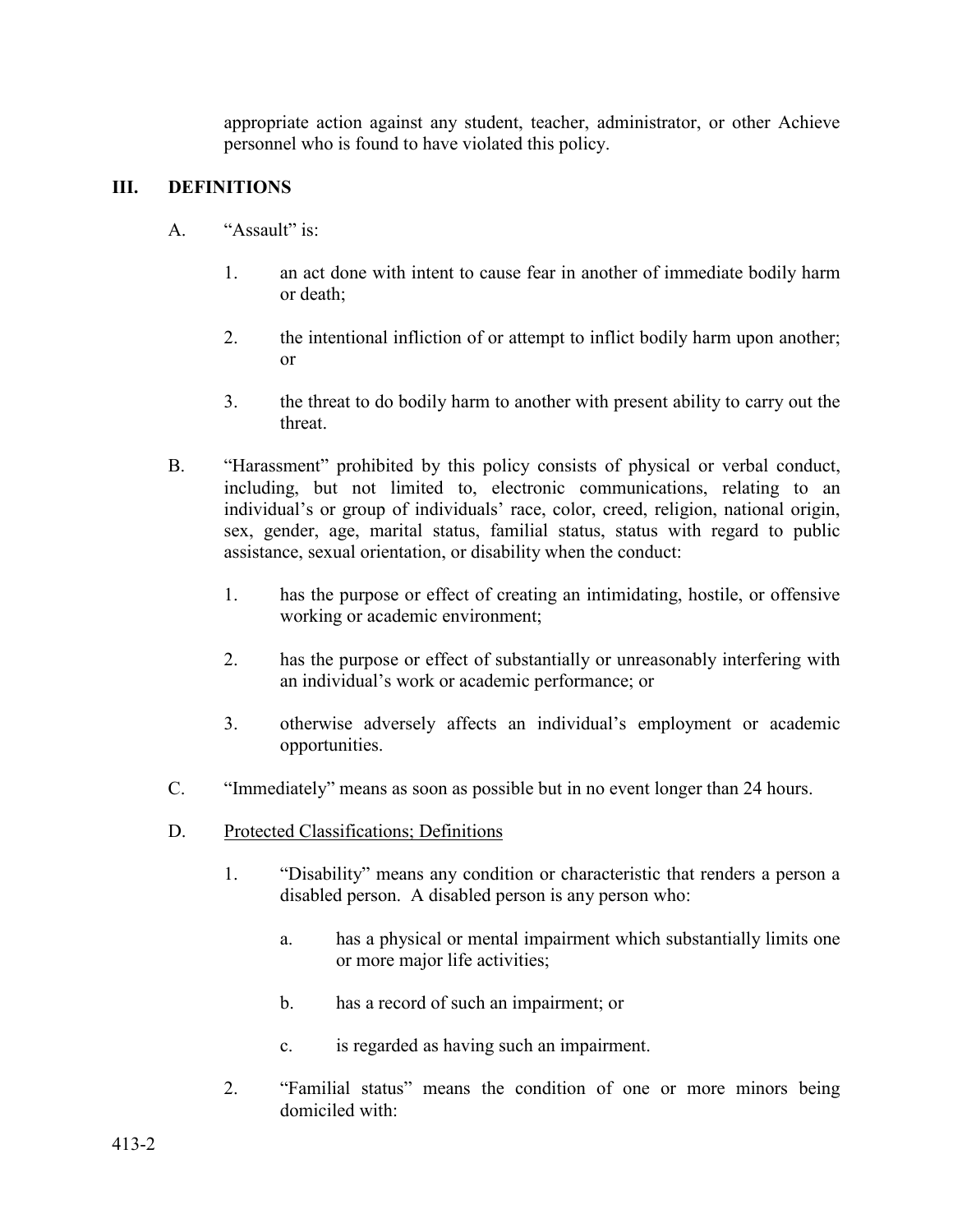- a. their parent or parents or the minor's legal guardian; or
- b. the designee of the parent or parents or guardian with the written permission of the parent or parents or guardian. The protections afforded against harassment on the basis of family status apply to any person who is pregnant or is in the process of securing legal custody of an individual who has not attained the age of majority.
- 3. "Marital status" means whether a person is single, married, remarried, divorced, separated, or a surviving spouse and, in employment cases, includes protection against harassment on the basis of the identity, situation, actions, or beliefs of a spouse or former spouse.
- 4. "National origin" means the place of birth of an individual or of any of the individual's lineal ancestors.
- 5. "Sex" includes, but is not limited to, pregnancy, childbirth, and disabilities related to pregnancy or childbirth.
- 6. "Sexual orientation" means having or being perceived as having an emotional, physical, or sexual attachment to another person without regard to the sex of that person or having or being perceived as having an orientation for such attachment, or having or being perceived as having a self-image or identity not traditionally associated with one's biological maleness or femaleness. "Sexual orientation" does not include a physical or sexual attachment to children by an adult.
- 7. "Status with regard to public assistance" means the condition of being a recipient of federal, state, or local assistance, including medical assistance, or of being a tenant receiving federal, state, or local subsidies, including rental assistance or rent supplements.
- E. "Remedial response" means a measure to stop and correct acts of harassment or violence, prevent acts of harassment or violence from recurring, and protect, support, and intervene on behalf of a student who is the target or victim of acts of harassment or violence.
- F. Sexual Harassment; Definition
	- 1. Sexual harassment consists of unwelcome sexual advances, requests for sexual favors, sexually motivated physical conduct or other verbal or physical conduct or communication of a sexual nature when:
		- a. submission to that conduct or communication is made a term or condition, either explicitly or implicitly, of obtaining employment or an education; or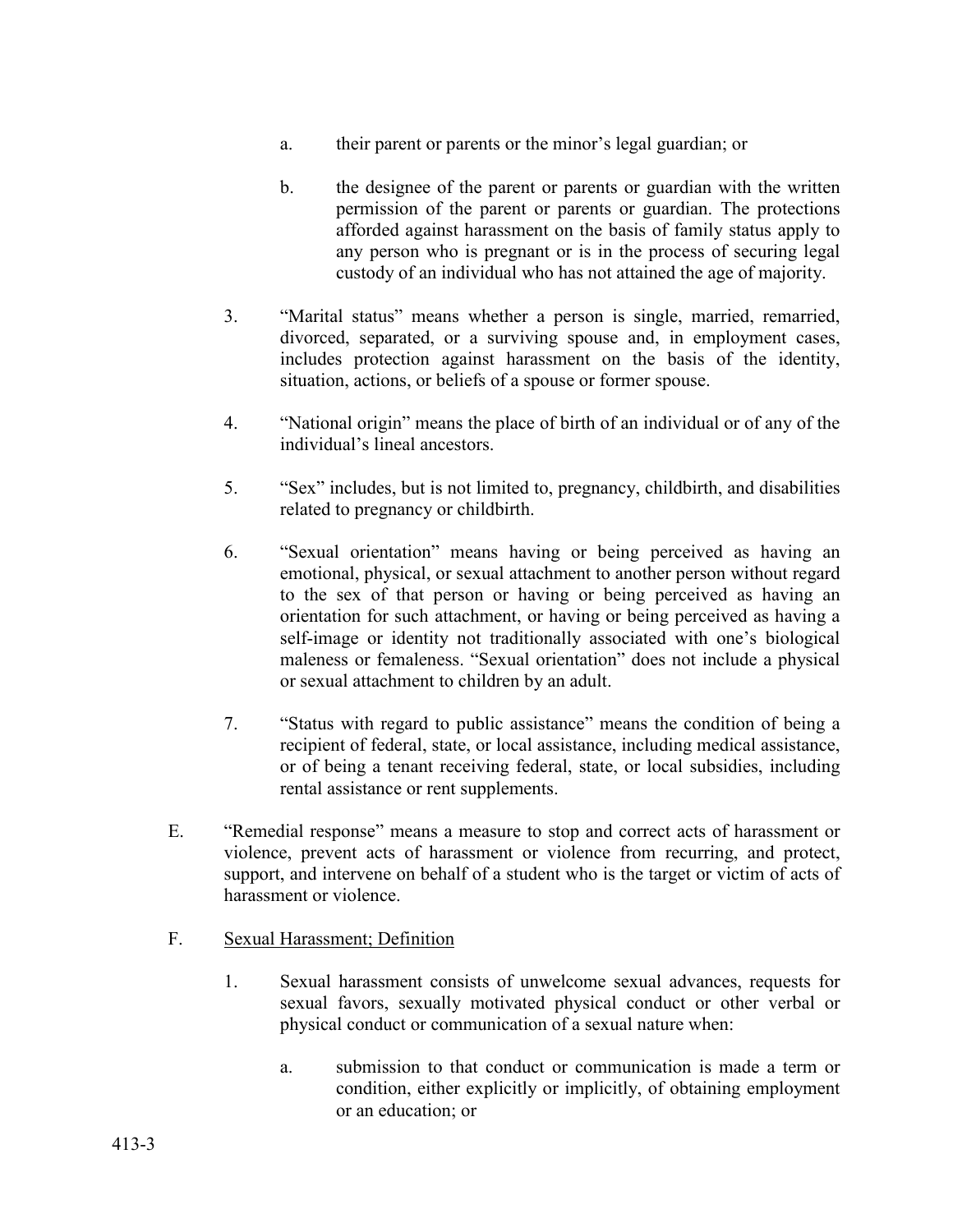- b. submission to or rejection of that conduct or communication by an individual is used as a factor in decisions affecting that individual's employment or education; or
- c. that conduct or communication has the purpose or effect of substantially or unreasonably interfering with an individual's employment or education, or creating an intimidating, hostile, or offensive employment or educational environment.
- 2. Sexual harassment may include, but is not limited to:
	- a. unwelcome verbal harassment or abuse;
	- b. unwelcome pressure for sexual activity;
	- c. unwelcome, sexually motivated, or inappropriate patting, pinching, or physical contact, other than necessary restraint of student(s) by teachers, administrators, or other Achieve personnel to avoid physical harm to persons or property;
	- d. unwelcome sexual behavior or words, including demands for sexual favors, accompanied by implied or overt threats concerning an individual's employment or educational status;
	- e. unwelcome sexual behavior or words, including demands for sexual favors, accompanied by implied or overt promises of preferential treatment with regard to an individual's employment or educational status; or
	- f. unwelcome behavior or words directed at an individual because of gender.
- G. Sexual Violence; Definition
	- 1. Sexual violence is a physical act of aggression or force or the threat thereof which involves the touching of another's intimate parts, or forcing a person to touch any person's intimate parts. Intimate parts, as defined in Minn. Stat. § 609.341, includes the primary genital area, groin, inner thigh, buttocks, or breast, as well as the clothing covering these areas.
	- 2. Sexual violence may include, but is not limited to:
		- a. touching, patting, grabbing, or pinching another person's intimate parts, whether that person is of the same sex or the opposite sex;
		- b. coercing, forcing, or attempting to coerce or force the touching of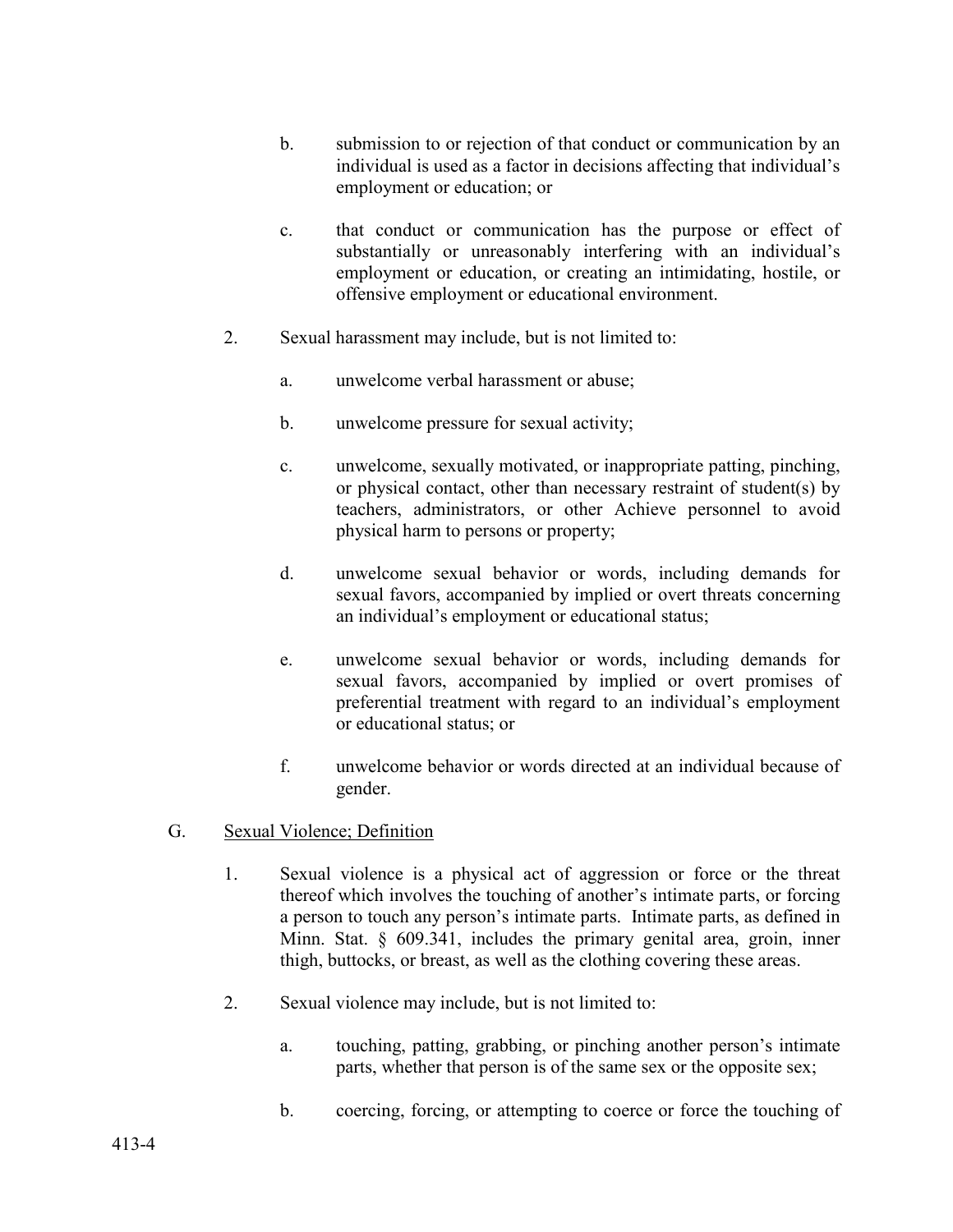anyone's intimate parts;

- c. coercing, forcing, or attempting to coerce or force sexual intercourse or a sexual act on another; or
- d. threatening to force or coerce sexual acts, including the touching of intimate parts or intercourse, on another.
- H. Violence; Definition

Violence prohibited by this policy is a physical act of aggression or assault upon another or group of individuals because of, or in a manner reasonably related to, race, color, creed, religion, national origin, sex, age, marital status, familial status, status with regard to public assistance, sexual orientation, or disability.

#### **IV. REPORTING PROCEDURES**

- A. Any person who believes he or she has been the target or victim of harassment or violence on the basis of race, color, creed, religion, national origin, sex, gender, age, marital status, familial status, status with regard to public assistance, sexual orientation, or disability by a student, teacher, administrator, or other Achieve personnel, or any person with knowledge or belief of conduct which may constitute harassment or violence prohibited by this policy toward a student, teacher, administrator, or other Achieve personnel or group of students, teachers, administrators, or other Achieve personnel should report the alleged acts immediately to an appropriate Achieve official designated by this policy. A person may report conduct which may constitute harassment or violence anonymously. However, Achieve may not rely solely on an anonymous report to determine discipline or other remedial responses.
- B. Achieve encourages the reporting party or complainant to use the report form available from the principal/director or building supervisor of each building, but oral reports shall be considered complaints as well.
- C. Nothing in this policy shall prevent any person from reporting harassment or violence directly to the Achieve human rights officer or to the Executive Director. If the complaint involves the building report taker, the complaint shall be made or filed directly with the Executive Director or the Achieve human rights officer by the reporting party or complainant.
- D. In Each School Building. The building principal/director, the principal/director's designee, or the building supervisor (hereinafter the "building report taker") is the person responsible for receiving oral or written reports of harassment or violence prohibited by this policy at the building level. Any adult Achieve personnel who receives a report of harassment or violence prohibited by this policy shall inform the building report taker immediately. If the complaint involves the building report taker, the complaint shall be made or filed directly with the Executive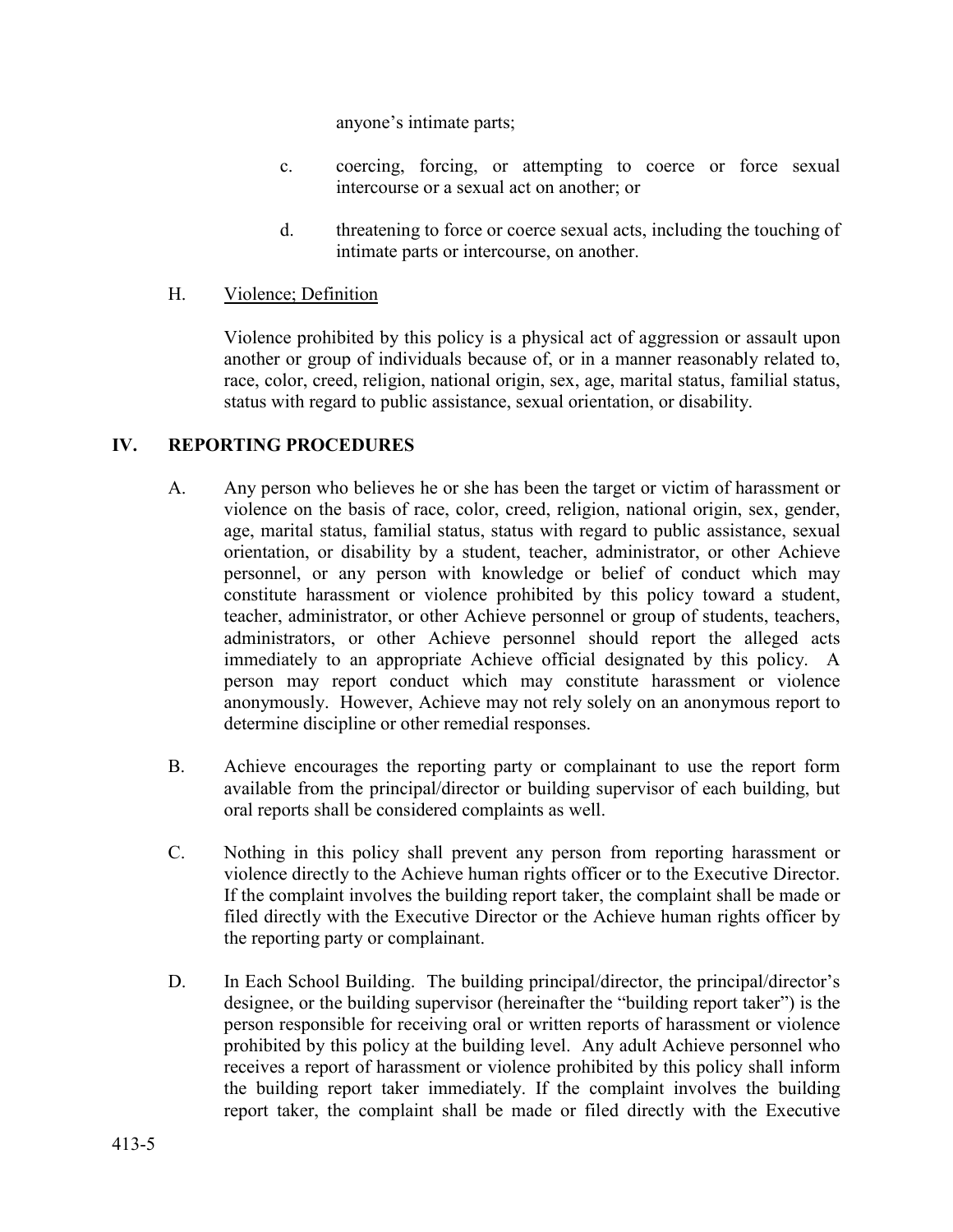Director or the Achieve human rights officer by the reporting party or complainant. The building report taker shall ensure that this policy and its procedures, practices, consequences, and sanctions are fairly and fully implemented and shall serve as a primary contact on policy and procedural matters.

- E. Upon receipt of a report, the building report taker must notify the Achieve human rights officer immediately, without screening or investigating the report. The building report taker may request, but may not insist upon, a written complaint. A written statement of the facts alleged will be forwarded as soon as practicable by the building report taker to the human rights officer. If the report was given verbally, the building report taker shall personally reduce it to written form within 24 hours and forward it to the human rights officer. Failure to forward any harassment or violence report or complaint as provided herein may result in disciplinary action against the building report taker.
- F. In Achieve. Achieve hereby designates (name),  $(\text{title}),$   $(\text{address}),$  $(Phone),$   $(e-mail),$  as the Achieve human rights officer to receive reports or complaints of harassment or violence prohibited by this policy. If the complaint involves a human rights officer, the complaint shall be filed directly with the Executive Director.
- G. Achieve shall conspicuously post the name of the human rights officer(s), including mailing addresses and telephone numbers.
- H. Submission of a good faith complaint or report of harassment or violence prohibited by this policy will not affect the complainant or reporter's future employment, grades, work assignments, or educational or work environment.
- I. Use of formal reporting forms is not mandatory.
- J. Reports of harassment or violence prohibited by this policy are classified as private educational and/or personnel data and/or confidential investigative data and will not be disclosed except as permitted by law.
- K. Achieve will respect the privacy of the complainant(s), the individual(s) against whom the complaint is filed, and the witnesses as much as possible, consistent with Achieve's legal obligations to investigate, to take appropriate action, and to comply with any discovery or disclosure obligations.
- L. Retaliation against a victim, good faith reporter, or a witness of violence or harassment is prohibited.
- M. False accusations or reports of violence or harassment against another person are prohibited.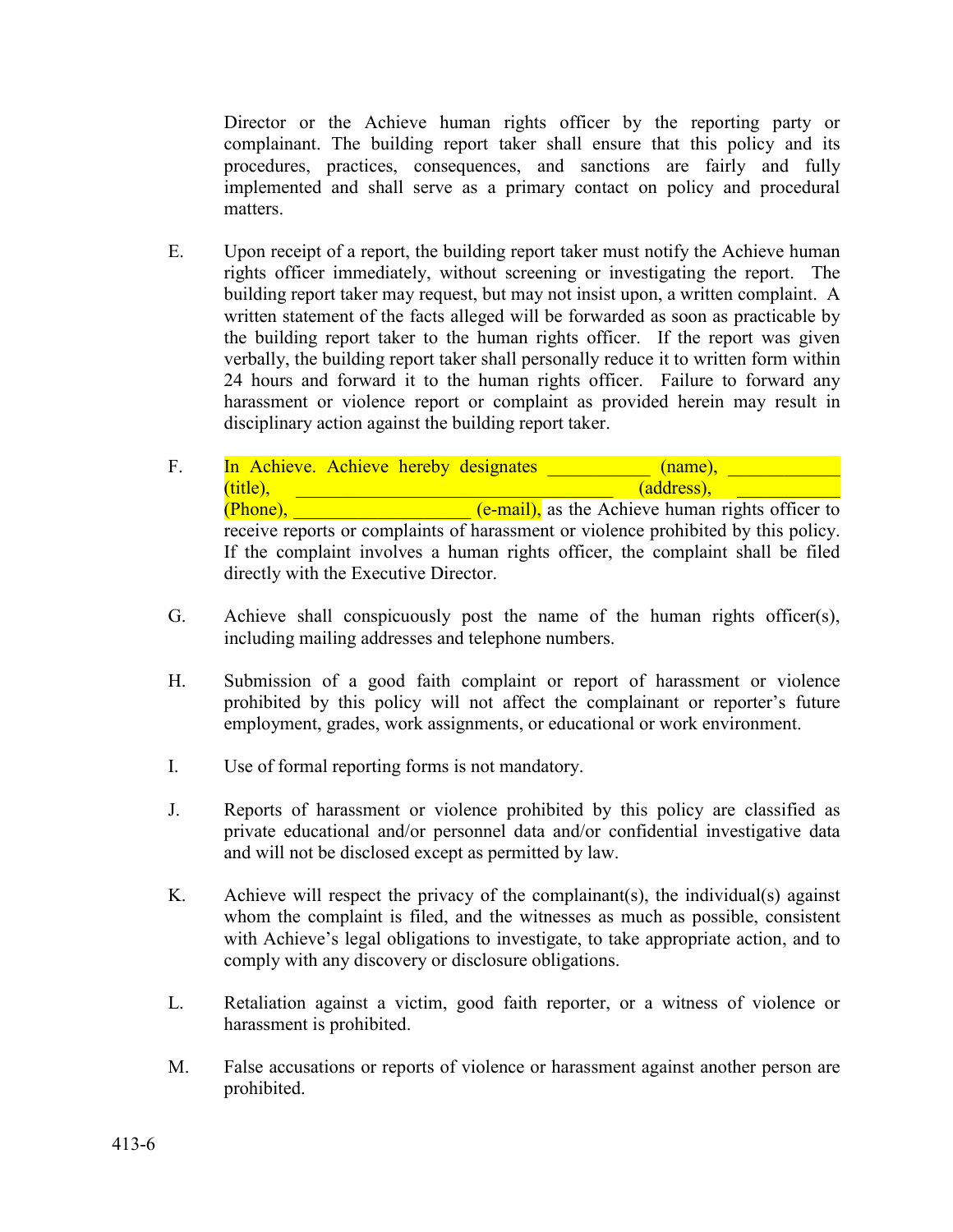N. A person who engages in an act of violence or harassment, reprisal, retaliation, or false reporting of violence or harassment, or permits, condones, or tolerates violence or harassment shall be subject to discipline or other remedial responses for that act in accordance with Achieve's policies and procedures.

Consequences for students who commit, or are a party to, prohibited acts of violence or harassment or who engage in reprisal or intentional false reporting may range from remedial responses or positive behavioral interventions up to and including suspension and/or expulsion.

Consequences for employees who permit, condone, or tolerate violence or harassment or engage in an act of reprisal or intentional false reporting of violence or harassment may result in disciplinary action up to and including termination or discharge.

Consequences for other individuals engaging in prohibited acts of violence or harassment may include, but not be limited to, exclusion from Achieve property and events and/or termination of services and/or contracts.

# **V. INVESTIGATION**

- A. By authority of Achieve, the human rights officer, within three (3) days of the receipt of a report or complaint alleging harassment or violence prohibited by this policy, shall undertake or authorize an investigation. The investigation may be conducted by Achieve officials or by a third party designated by Achieve.
- B. The investigation may consist of personal interviews with the complainant, the individual(s) against whom the complaint is filed, and others who may have knowledge of the alleged incident(s) or circumstances giving rise to the complaint. The investigation may also consist of any other methods and documents deemed pertinent by the investigator.
- C. In determining whether alleged conduct constitutes a violation of this policy, Achieve should consider the surrounding circumstances, the nature of the behavior, past incidents or past or continuing patterns of behavior, the relationships between the parties involved, and the context in which the alleged incidents occurred. Whether a particular action or incident constitutes a violation of this policy requires a determination based on all the facts and surrounding circumstances.
- D. In addition, Achieve may take immediate steps, at its discretion, to protect the target or victim, the complainant, and students, teachers, administrators, or other Achieve personnel pending completion of an investigation of alleged harassment or violence prohibited by this policy.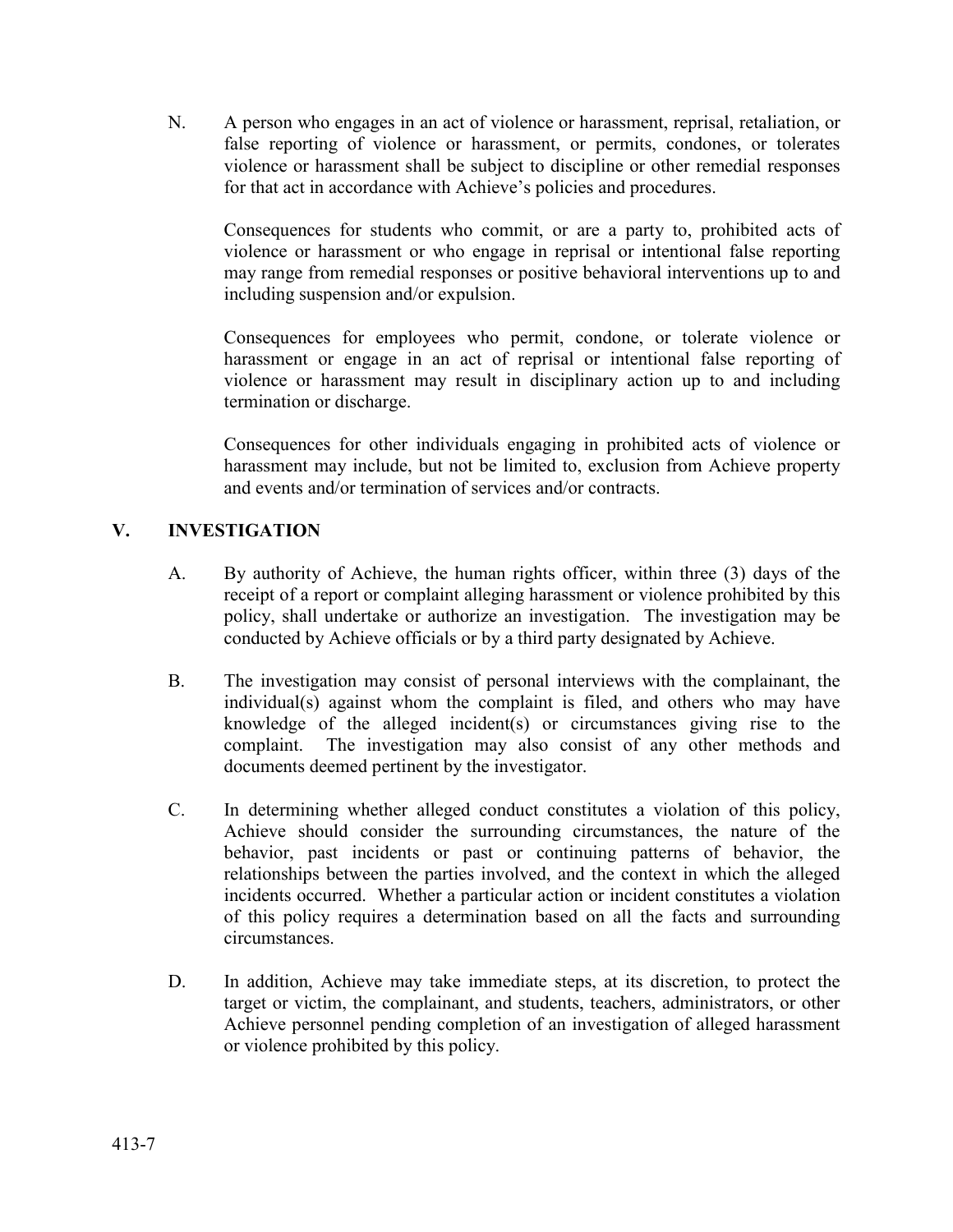- E. The alleged perpetrator of the act(s) of harassment or violence shall be allowed the opportunity to present a defense during the investigation or prior to the imposition of discipline or other remedial responses.
- F. The investigation will be completed as soon as practicable. The Achieve human rights officer shall make a written report to the Executive Director upon completion of the investigation. If the complaint involves the Executive Director, the report may be filed directly with the Achieve Board. The report shall include a determination of whether the allegations have been substantiated as factual and whether they appear to be violations of this policy.

# **VI. ACHIEVE ACTION**

- A. Upon completion of an investigation that determines a violation of this policy has occurred, Achieve will take appropriate action. Such action may include, but is not limited to, warning, suspension, exclusion, expulsion, transfer, remediation, termination, or discharge. Disciplinary consequences will be sufficiently severe to try to deter violations and to appropriately discipline prohibited behavior. Achieve action taken for violation of this policy will be consistent with requirements of applicable collective bargaining agreements, Minnesota and federal law, and applicable Achieve policies and regulations.
- B. Achieve is not authorized to disclose to a victim private educational or personnel data regarding an alleged perpetrator who is a student or employee of Achieve. School officials will notify the parent(s) or guardian(s) of targets or victims of harassment or violence and the parent(s) or guardian(s) of alleged perpetrators of harassment or violence who have been involved in a reported and confirmed harassment or violence incident of the remedial or disciplinary action taken, to the extent permitted by law.
- C. In order to prevent or respond to acts of harassment or violence committed by or directed against a child with a disability, Achieve shall, where determined appropriate by the child's individualized education program (IEP) or Section 504 team, allow the child's IEP or Section 504 plan to be drafted to address the skills and proficiencies the child needs as a result of the child's disability to allow the child to respond to or not to engage in acts of harassment or violence.

## **VII. RETALIATION OR REPRISAL**

Achieve will discipline or take appropriate action against any student, teacher, administrator, or other Achieve personnel who commits an act of reprisal or who retaliates against any person who asserts, alleges, or makes a good faith report of alleged harassment or violence prohibited by this policy, who testifies, assists, or participates in an investigation of retaliation or alleged harassment or violence, or who testifies, assists, or participates in a proceeding or hearing relating to such harassment or violence. Retaliation includes, but is not limited to, any form of intimidation, reprisal, harassment, or intentional disparate treatment. Disciplinary consequences will be sufficiently severe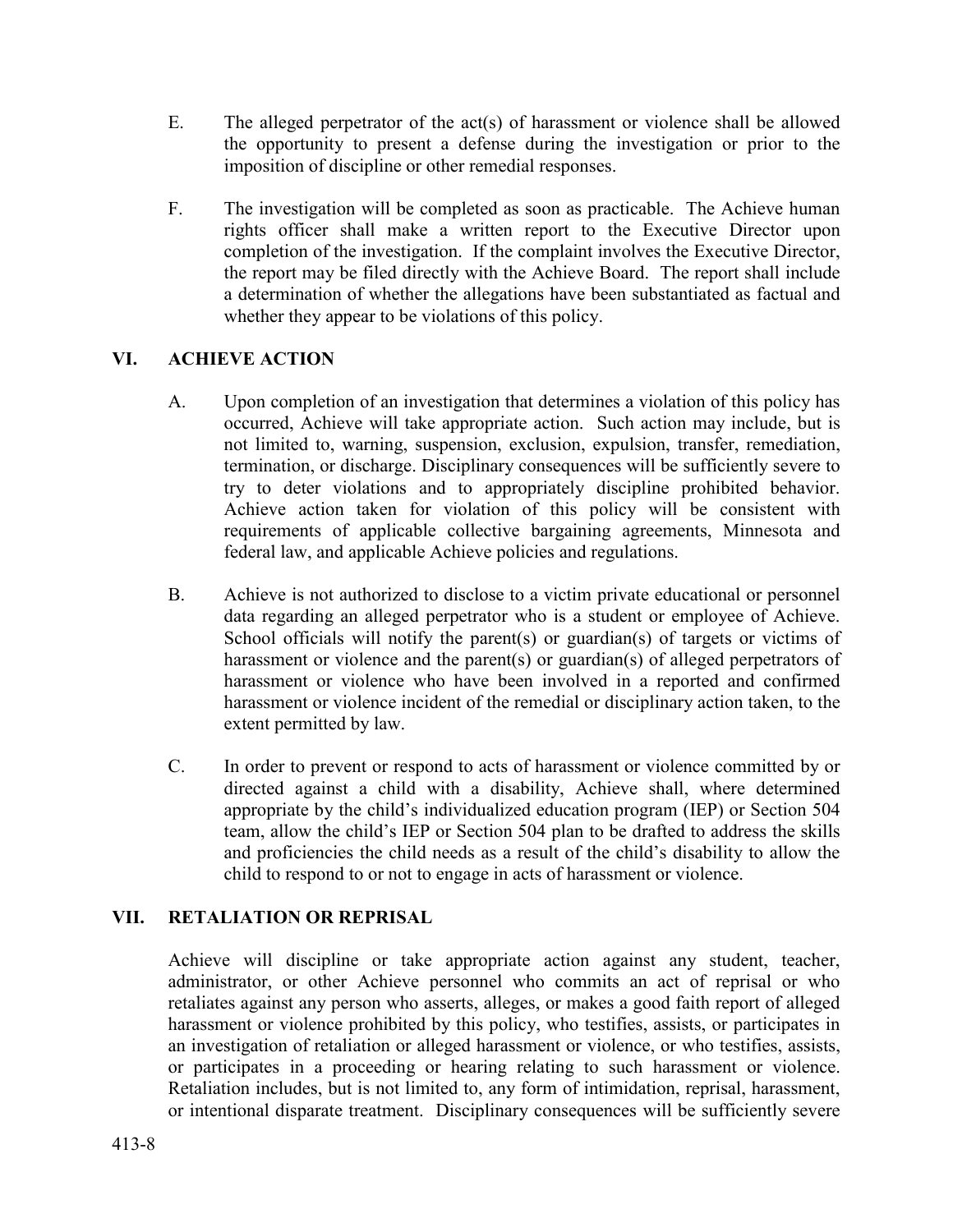to deter violations and to appropriately discipline the individual(s) who engaged in the harassment or violence. Remedial responses to the harassment or violence shall be tailored to the particular incident and nature of the conduct.

### **VIII. RIGHT TO ALTERNATIVE COMPLAINT PROCEDURES**

These procedures do not deny the right of any individual to pursue other avenues of recourse which may include filing charges with the Minnesota Department of Human Rights, initiating civil action, or seeking redress under state criminal statutes and/or federal law.

#### **IX. HARASSMENT OR VIOLENCE AS ABUSE**

- A. Under certain circumstances, alleged harassment or violence may also be possible abuse under Minnesota law. If so, the duties of mandatory reporting under Minn. Stat. § 626.556 may be applicable.
- B. Nothing in this policy will prohibit Achieve from taking immediate action to protect victims of alleged harassment, violence, or abuse.

## **X. DISSEMINATION OF POLICY AND TRAINING**

- A. This policy shall be conspicuously posted throughout each school building in areas accessible to students and staff members.
- B. This policy shall be given to each Achieve employee and independent contractor who regularly interacts with students at the time of initial employment with Achieve.
- C. This policy shall appear in the student handbook.
- D. Achieve will develop a method of discussing this policy with students and employees.
- E. Achieve may implement violence prevention and character development education programs to prevent and reduce policy violations. Such programs may offer instruction on character education including, but not limited to, character qualities such as attentiveness, truthfulness, respect for authority, diligence, gratefulness, self-discipline, patience, forgiveness, respect for others, peacemaking, and resourcefulness.
- F. This policy shall be reviewed at least annually for compliance with state and federal law.

### *Legal References:* Minn. Stat. § 121A.03, Subd. 2 (Sexual, Religious, and Racial Harassment and Violence Policy)